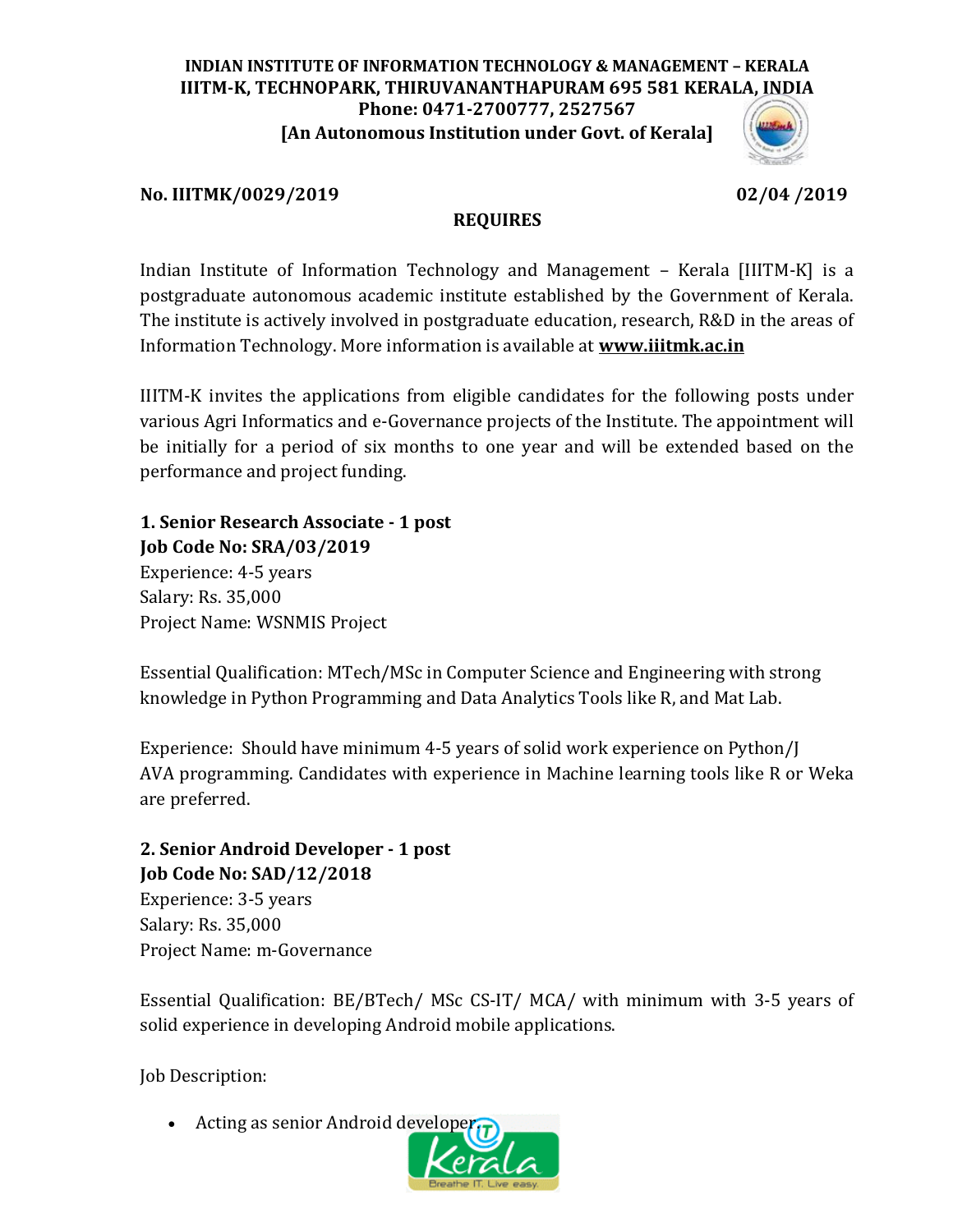## **INDIAN INSTITUTE OF INFORMATION TECHNOLOGY & MANAGEMENT – KERALA IIITM-K, TECHNOPARK, THIRUVANANTHAPURAM 695 581 KERALA, INDIA Phone: 0471-2700777, 2527567**

**[An Autonomous Institution under Govt. of Kerala]**



- Deliver across the entire app life cycle –concept, design, build, deploy, test, release to app stores and support
- Working directly with developers and product managers to conceptualize, build, test and realize products
- Gather requirements around functionality and translate those requirements into elegant functional solutions
- Build prototypes at tech scoping stage of projects
- Working along the web developers to create and maintain a robust framework to support the apps
- Working with the front end developers to build the interface with focus on usability features
- Create compelling device specific user interfaces and experiences
- Standardizing the platform and in some cases apps to deliver across multiple brands with minimal duplication of effort

# **Technical Skill Set Required**

- Strong OO design and programming skills in Java (J2EE/ J2ME) and Android SDK
- Familiar with the Eclipse IDE Knowledge of SQLite, MySQL or similar database management system
- Common Understanding of other compiled languages Experience on web service integration (SOAP, REST, JSON, XML)
- Experience building web and native apps Experience using social media API integration Ads integration using a 3rd party ad server

# **3. Junior Project Associate – 2 posts Job Code No: JPA/03/2019**

Experience: 2-3 years Salary: Rs. 24,000 Project Name: KISSAN –1, PLANSPACE -1

Essential Qualification : BE/BTech/MSc CS-IT/ MCA/ with minimum 2- 4 years of solid post qualification development experience in developing web based projects in Java/J2EE / PostgreSQL Environment. The candidate should have strong knowledge Agile Development and SCRUM development methodology experience is preferred.

Core Competency Requirements

• Strong knowledge on 00 design and programming skills in Java (J2EE/Spring)

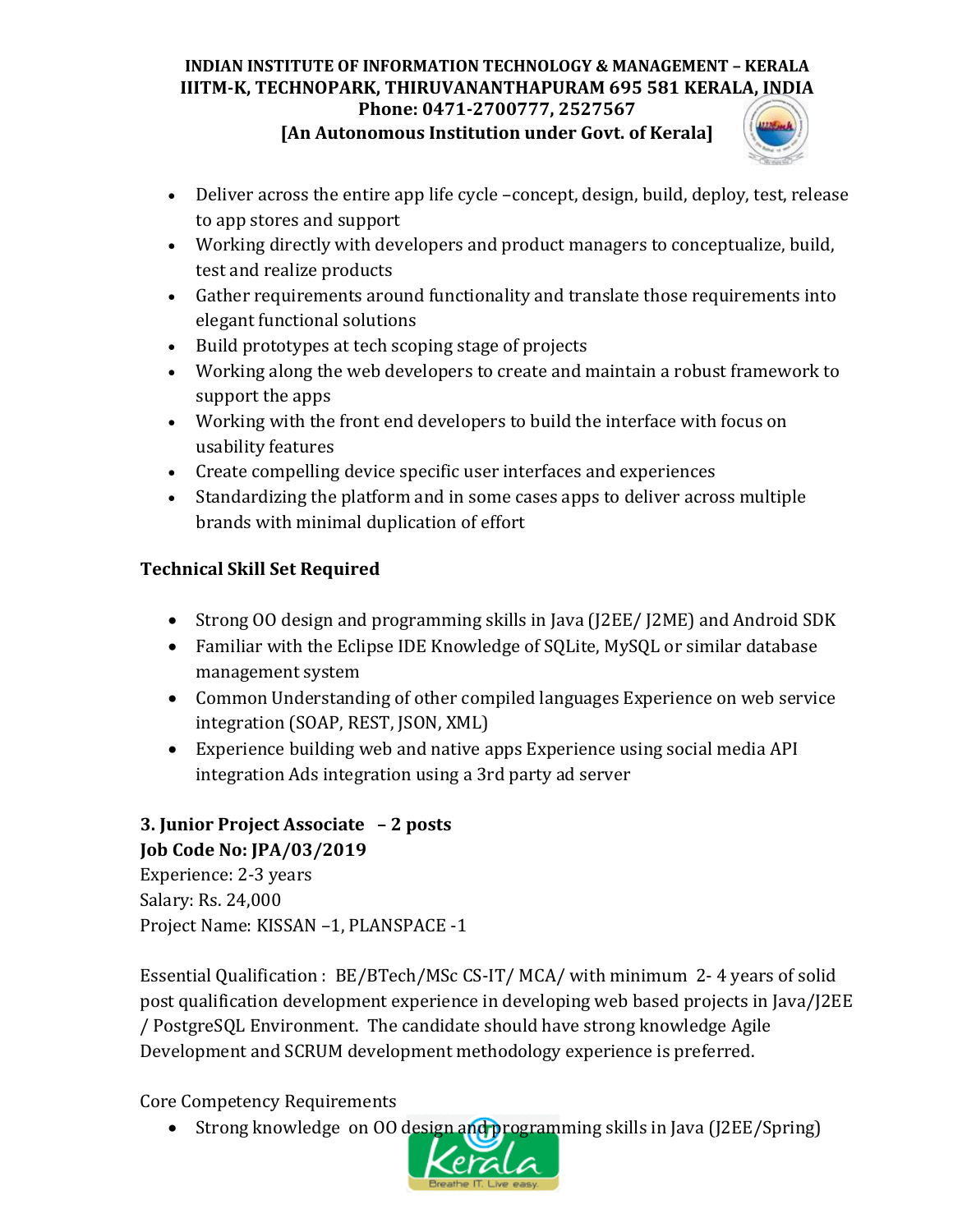### **INDIAN INSTITUTE OF INFORMATION TECHNOLOGY & MANAGEMENT – KERALA IIITM-K, TECHNOPARK, THIRUVANANTHAPURAM 695 581 KERALA, INDIA Phone: 0471-2700777, 2527567**

**[An Autonomous Institution under Govt. of Kerala]**



- Good understanding of HTML 5, CSS 3+, JavaScript, Bootstrap
- Good working experience in Restful/Web Services, JSON
- Internally motivated, able to work proficiently both independently and in a team environment
- Strong communication skills with both internal team members and external stakeholders
- Strong initiative to find ways to improve solutions, systems, and processes
- Knowledge in Data Analytics tools like R

# **4. Project Associate – 1 post (To be posted at Planning Department Job Code No: PA/03/2019**

Experience: 2-3 years Salary: Rs. 25,000 Project Name: CMOPCMS

Essential Qualification: Degree in BE/BTech/MSc CS-IT/ MCA/ with minimum 2- 3 years of experience in development and troubleshooting and management of web based applications. Troubleshooting and maintenance experience in networking and communication devices.

# **5. Software Engineer Trainee – 3 posts Job Code No: PET/03/2019**

Experience: 0 -1 year Salary: 18,000 Project Name: AEZDB – 2, VFPCK-1

Skill set required: A very good understanding of HTML 5, CSS 3+, JavaScript, J Query, AJAX, SQL, and Bootstrap. Strong logical and programming skill. Ability to work dynamically with others in a team environment.

Essential Qualification: Degree in BE/BTech/MSc CS/ MSC IT/ MCA

# **General Guidelines**

For all the posts, the candidate should have passed regular Degree course from recognized university/institution. The experience prescribed should be the post qualification experience. Only the selected candidates with relevant qualification and